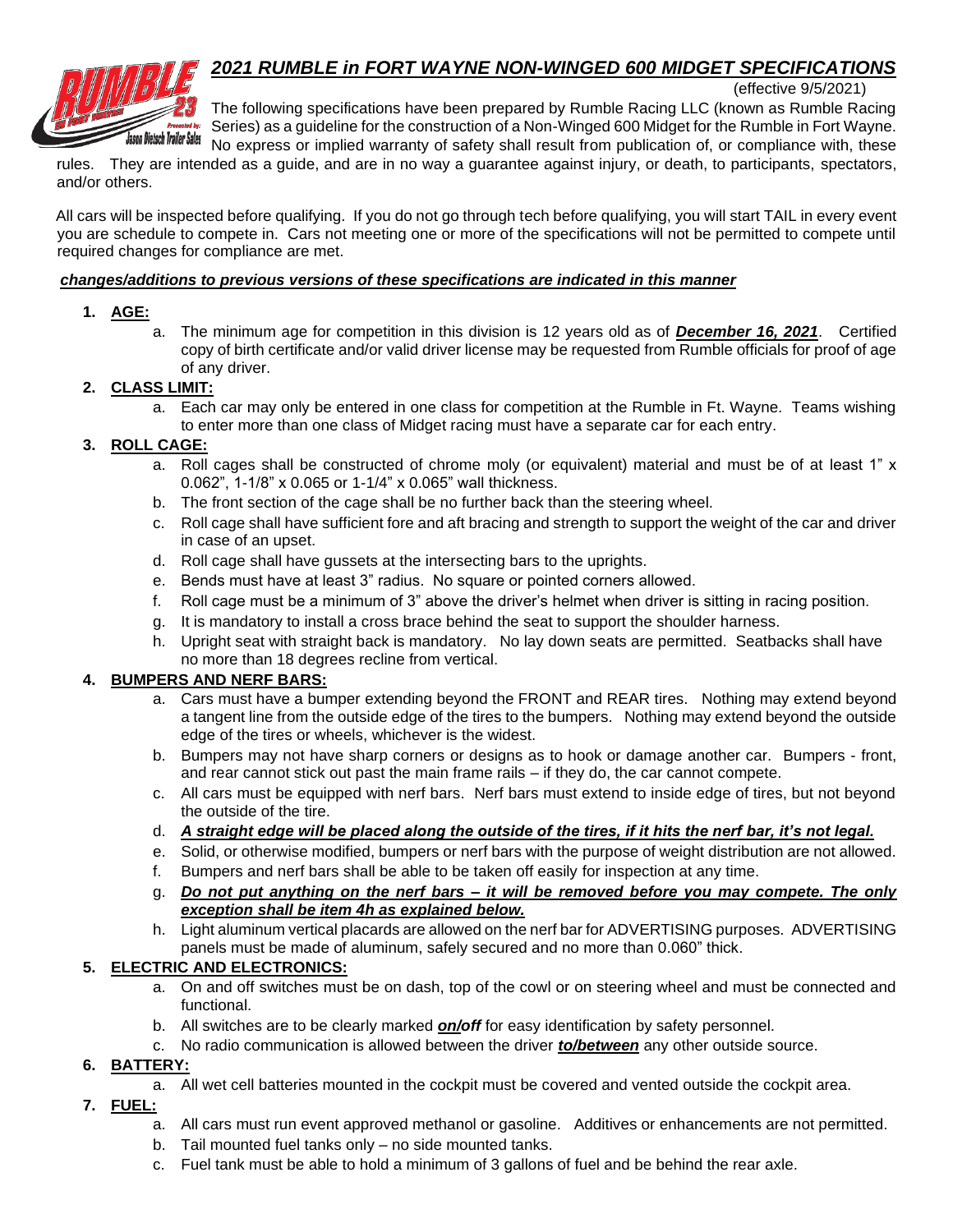- d. Fuel will be available for purchase at the event, or you may bring your own fuel (*all fuel must be stored outside of the building)*
- e. All fuel tanks must be equipped with a one-way check valve designed to prevent spillage of fuel in the event of an upset.

#### **8. WEIGHT:**

- a. The minimum weight of the entered car shall be 750 pounds as measured on the Rumble Racing Series scale at any time.
- b. Added weight must be *securely* bolted on and inside the main frame rails of the chassis, NOT ON NERF BARS. *Added weight must be painted white and must have the car number painted on it.*
- c. Added weight may be *securely bolted* underneath the motor between frame rails, but not attached to the nerf bars.

# **9. ENGINE RULES:**

- a. Any 4-cylinder, 4-cycle engine not exceeding 640cc is permitted.
- b. All engines must have cockpit operated electric start, lever-type manual clutch in car and on-board battery capable of starting an engine.
- c. No traction control devices of any type are permitted.
- d. The car must remain chain driven off the engine countershaft.
- e. Operable mufflers are required.

# **10. SUSPENSION AND MEASUREMENTS:**

- a. The maximum tread width shall be 65" as measured outside to outside, front and rear.
- b. The minimum tread width shall be 32" as measured center to center of tires.
- c. The wheelbase, as measured center of front axle to center of rear axle is 70" maximum and 55" minimum.
- d. Power steering *is permitted.*
- e. *Must be rear wheel drive only.*
- f. All suspension bolts except wheel nuts must be secured by some type of locking device.
- g. Front axles must be a one-piece sold axle, with no independent suspension of any kind. *Non-adjustable front axles are to be solid king pin to king pin. 3-piece axles are not permitted, no part of the axle should be able to rotate. Front axles must be constructed of SAE 4130 steel or a steel alloy equivalent in structural strength. Titanium front or rear axles are not permitted.*
- h. No sway bars, front or rear, are permitted.

# **11. SHOCKS:**

a. Any shock absorber is legal; however, cockpit adjusters are not permitted.

#### **12. BRAKES:**

a. Only a left front brake and rear brakes are allowed with a maximum of 2 rotors and 2 calipers on the car.

#### **13. TIRES AND WHEELS:**

- a. Dirt tires only 10".
- b. Front rim and tire width shall be 6" minimum and 8" maximum. Rear tires must be 10" dirt tires (racing rubber only) and in any combination of rim widths.
- c. Air bleeders are allowed.
- d. Wheels must be held on with 4 or more standard lug nuts or knock-off hubs.
- e. *Tire soaking is prohibited, and steps may be taken to check for soaking. Any violating tires may be disqualified, and the team will be subject to disqualification. No wet grinding tires, no washing tires.*
- f. RR spec tire will be the Hoosier 69/10-10w or American Racer 70.0 x 13.0/10GT.

# **14. TRANSMISSION:**

- a. Any type transmission is legal on the 600cc engine.
- b. Any car equipped with a shifting mechanism must have this device mounted in the driver compartment. Shift levers may be mounted outside the driver compartment on the opposite side of car from the chain drive.
- c. Chain guards are to be 0.090" thick aluminum, or equivalent, and must run on top of chain from the front of the front sprocket to the center of the rear axle. Driver must not be able to touch the chain or sprockets while sitting in the cockpit.

#### **15. BODIES:**

- a. All cars must have a *modern* dirt sprint car look with complete bodies.
- b. Tail sections must be in place for time trials and all races. *Square tail sections are not permitted.*
- c. There must be a metal firewall (24-gauge steel or 0.0625" aluminum) between driver and engine.